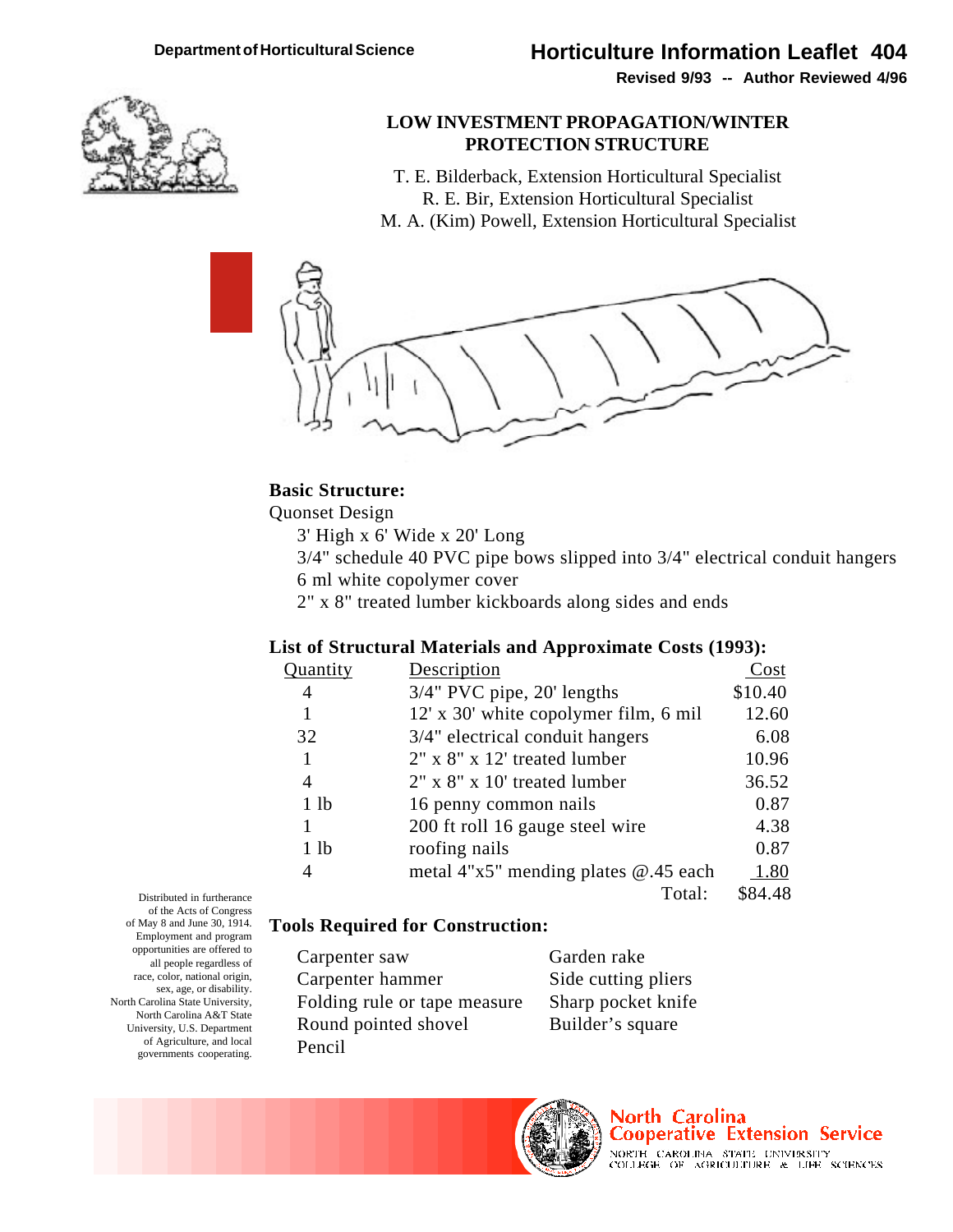**Site Selection:** Choose a site for your structure that is fairly level and preferably has some shade. If the structure is to be used exclusively for propagation, it should be oriented east-west. If its primary use will be in providing winter protection for nursery crops, it should be oriented north-south. There should be a water source nearby since water is needed for both propagation and winter protection.

# **Construction:**

- 1. Level an area (properly oriented depending upon whether your structure will be used for propagation or winter protection) 8' wide x 24' long.
- 2. Square ends of lumber.
- 3. Cut the 2" x 8" x 12' in half so that you have two (2) pieces 2" x 8" x 6'. These 6' sections will be used for the ends of the bed.
- 4. Butt the ends of two (2) of the 2" x 8" x 10's together and nail securely so that you have a 2" x 8" x 20' using mending plates on each side of the splice.
- 5. Repeat Step 4 using the remaining two (2) 2" x 8" x 10's. The two (2) bed sides (kickboards) are now assembled.
- 6. Lay kickboard sides on edge 6' apart on the levelled area and place 2" x 8" x 6' section outside each end. Be certain that corners are square, then nail together securely. You now have a rectangular box with open top and bottom that has inside dimensions of 5'8 3/4" x 20'.
- 7. At each of the four (4) corners along the length of the structure (on the inside edge) nail in a conduit connector so that the top of the connector is flush with the top edge of the 2" x 8" (see Figure 1). Any nails which come through should be bent over so that they will not tear the copolymer cover.
- 8. Repeat Step 7 but with the bottom of the connector flush with the bottom of the 2" x 8".
- 9. Starting from the center of either of the top end conduit hangers mark off the kickboards along the length of the structure at 33 13/16 inch intervals.
- 10. At each of the marked intervals nail in two (2) conduit hangers as in Steps 7 and 8.
- 11. Cut the four (4) 20' lengths of PVC pipe in half so that you have eight (8) 10' pieces.



**Figure 1**